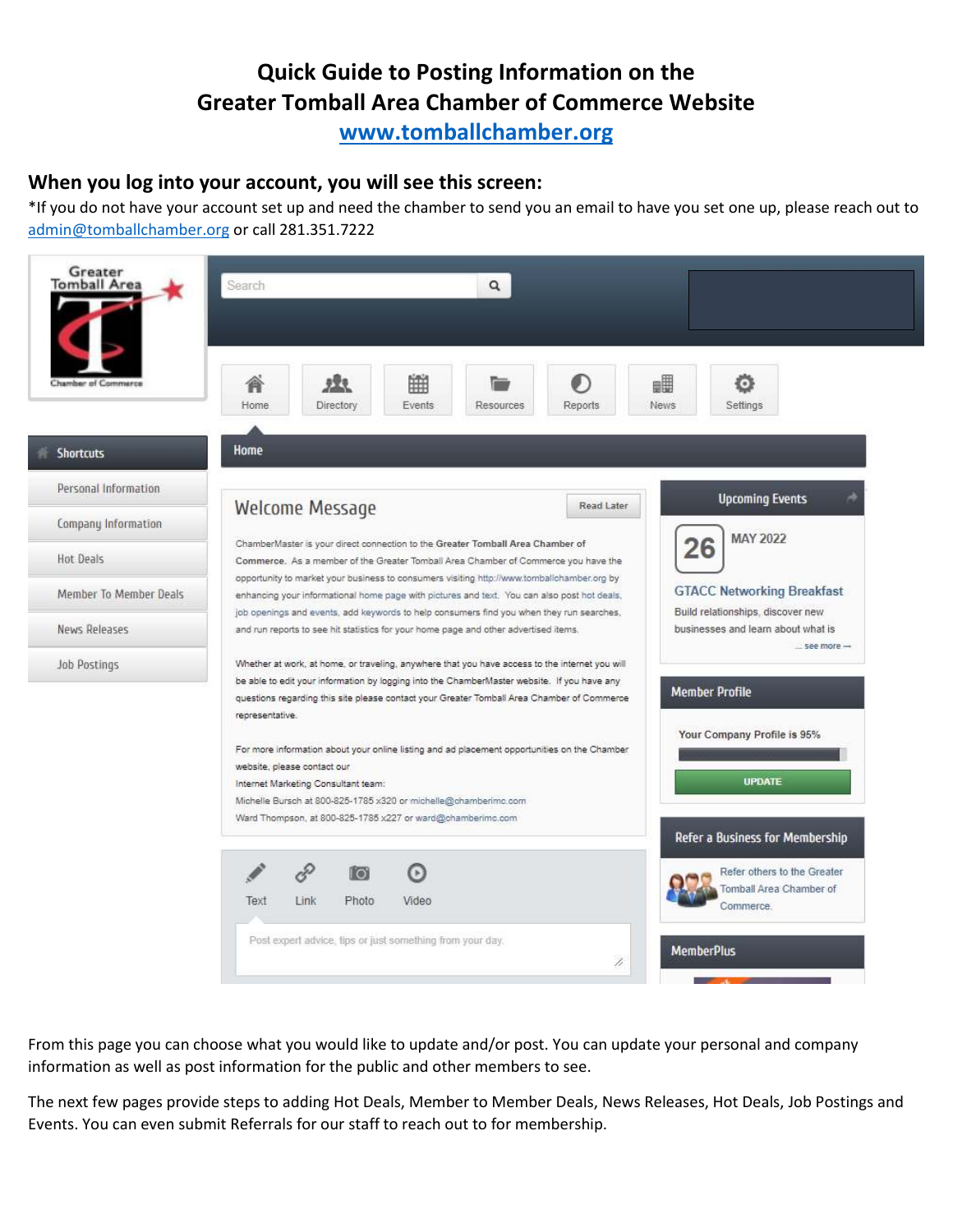**[www.tomballchamber.org](http://www.tomballchamber.org/)**

### **Hot Deals**

**Hot Deals should be used to advertise sales or hot ticket items to the general public.** 

**1. Click on Hot Deals Shortcut on left side of the screen.** 

**Shortcuts** 

Personal Information

Company Information

**Hot Deals** 

Member To Member Deals

News Releases

Job Postings

#### Home

## **Welcome Message**

ChamberMaster is your direct connection to the Grea Commerce. As a member of the Greater Tomball Are opportunity to market your business to consumers vis enhancing your informational home page with picture job openings and events, add keywords to help consu and run reports to see hit statistics for your home pag

Whether at work, at home, or traveling, anywhere tha be able to edit your information by logging into the Ch questions regarding this site please contact your Gret representative.

**2. To Add a Hot Deal – Click Add Hot Deal Button To Manage your Existing Hot Deal – Click Manage Hot Deal** 

| Community              | <b>Hot Deals</b>               |                                         |                                                |                         |
|------------------------|--------------------------------|-----------------------------------------|------------------------------------------------|-------------------------|
| Hot Deals              |                                | <b>We</b> Thleys <b>NOME APPLIANCES</b> | Locally owned & operated<br>for over 20 years! |                         |
| Member To Member Deals | Tomball, TX                    |                                         | www.worthleys.com                              |                         |
| News Releases          |                                |                                         | <b>Add Hot Deal</b>                            | <b>Manage Hot Deals</b> |
| <b>Job Postings</b>    | Air Conditioning & Heating (1) | Computer Sales/Service (1)              | Emergency Room (1)                             |                         |

**3. Enter or revise the Information to be released. Once you Create or Manage (Edit) your Hot Deal, you Submit For Approval** 

| Save as Draft | <b>Submit for Approval</b> |
|---------------|----------------------------|

**Once Approved by Chamber Staff, the Hot Deal will post to the website until the specified end date.**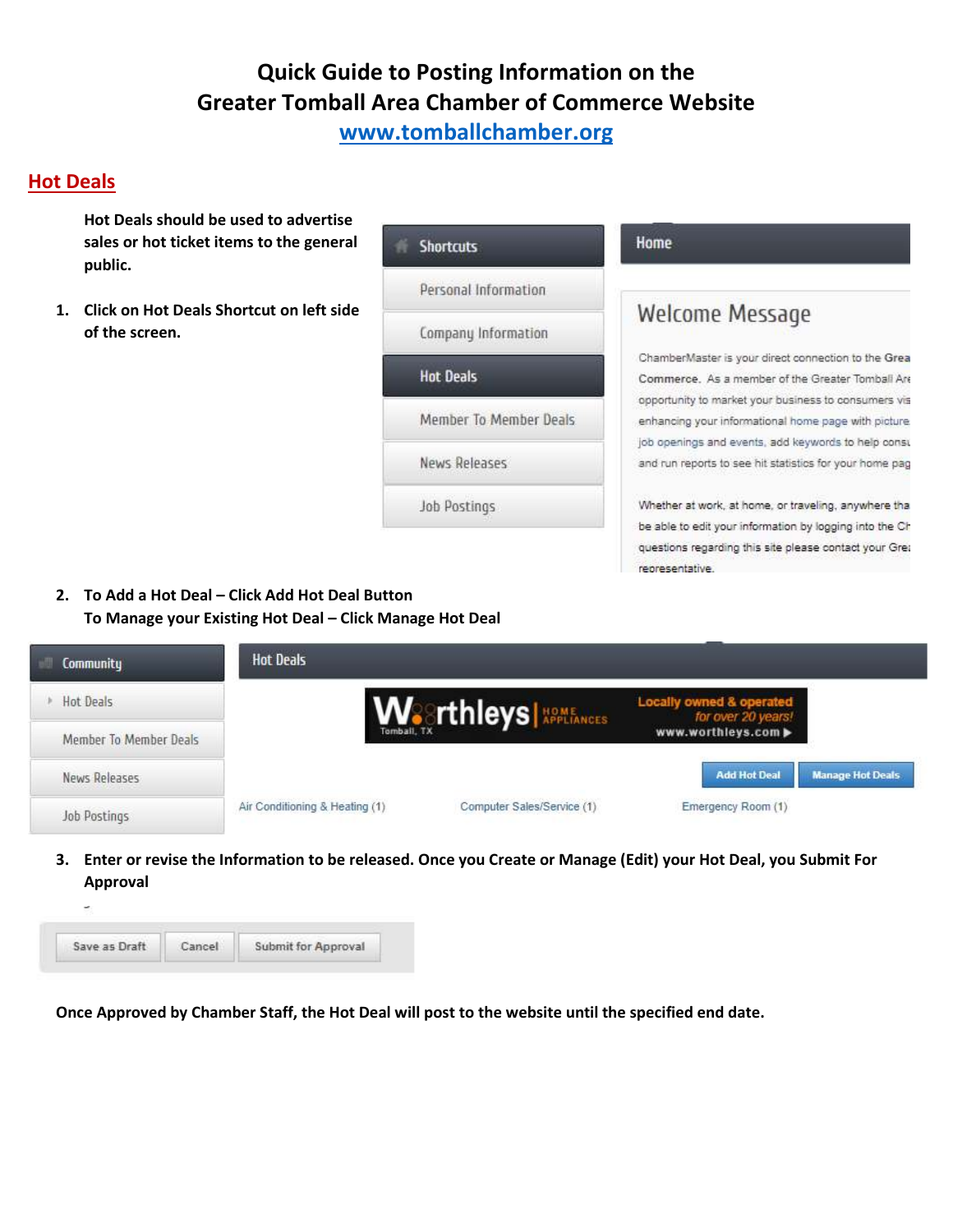## **[www.tomballchamber.org](http://www.tomballchamber.org/)**

### **Member to Member Deals**

**Make offers that are only available to fellow Chamber members** 

**1. Click on Member to Member Deals Shortcut** 

| <b>Shortcuts</b>              |  |  |  |  |
|-------------------------------|--|--|--|--|
| Personal Information          |  |  |  |  |
| Company Information           |  |  |  |  |
| Hot Deals                     |  |  |  |  |
| <b>Member To Member Deals</b> |  |  |  |  |
| News Releases                 |  |  |  |  |
| Job Postings                  |  |  |  |  |
|                               |  |  |  |  |

#### Home

## Welcome Message

ChamberMaster is your direct connection to the Commerce. As a member of the Greater Tom! opportunity to market your business to consum enhancing your informational home page with p job openings and events, add keywords to help and run reports to see hit statistics for your hon

Whether at work, at home, or traveling, anywhe be able to edit your information by logging into questions regarding this site please contact vol

**2. To Add a Member to Member Deal – Click Add Member to Member Button To Manage your Existing Member to Member Deal – Click Manage Member to Member Deal Button** 



**3. Once you Create or Manage (Edit) your Member to Member Deal, you Submit For Approval** 

| Save as Draft | <b>Submit for Approval</b> |
|---------------|----------------------------|

**Once Approved by Chamber Staff it will post to our website and can only be seen by other Chamber members.**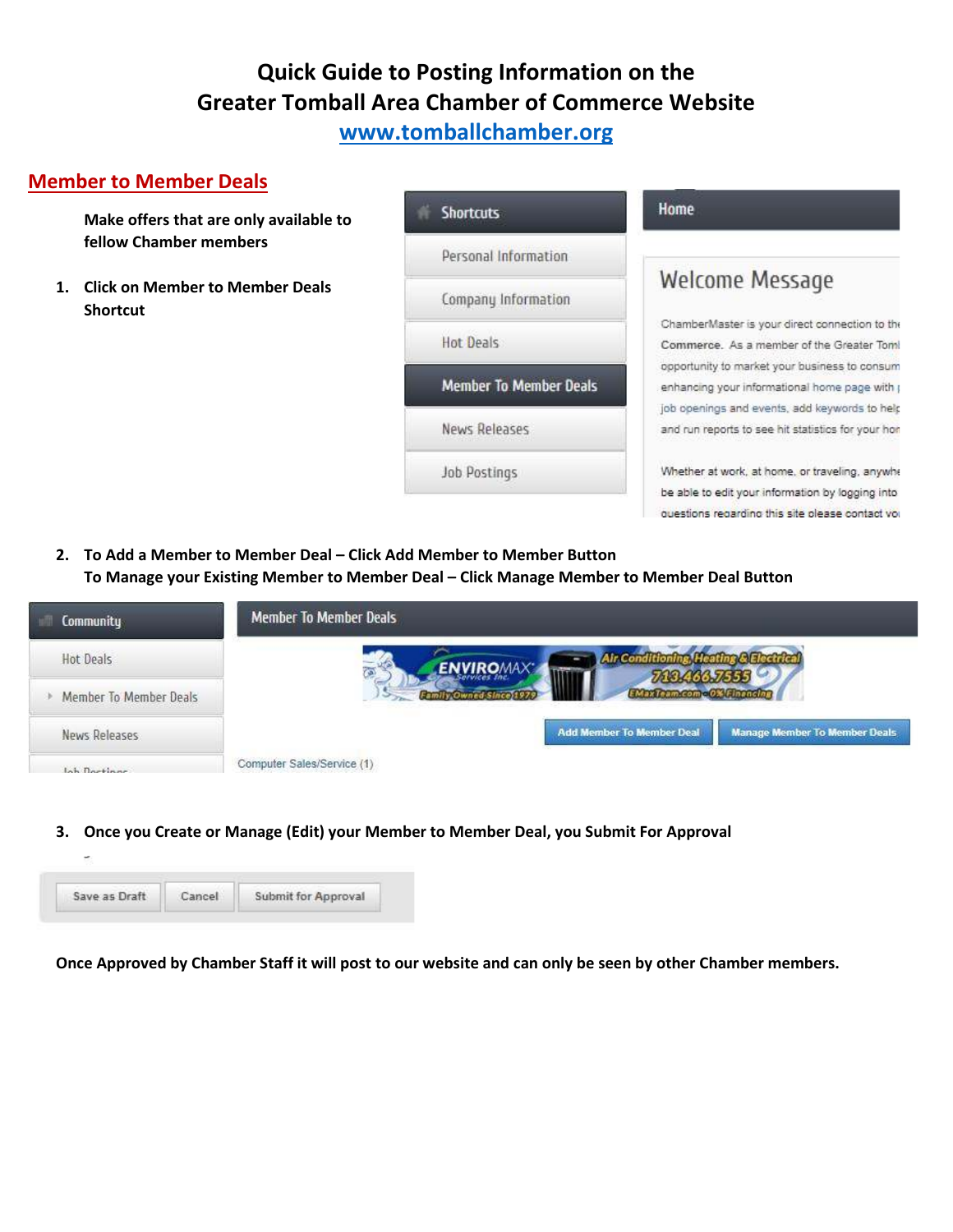## **[www.tomballchamber.org](http://www.tomballchamber.org/)**

#### **News Releases**

**Post releases regarding your business, success stories, interesting tidbits, or information about an upcoming event.** 

**1. Click on the News Release Shortcut on the left side of the screen.** 



**2. To Add a News Release – Click Add News Release Button To Manage your Existing News Release – Click Manage News Release** 

| Community              | <b>News Releases</b>         |                                                   |                                    |                             |
|------------------------|------------------------------|---------------------------------------------------|------------------------------------|-----------------------------|
| Hot Deals              |                              | 120 Baker Drive Tomball, Tx<br>$(281) 351 - 2606$ |                                    |                             |
| Member To Member Deals |                              | www.carswellrealestate.com                        |                                    |                             |
| News Releases          |                              |                                                   | <b>Add News Release</b>            | <b>Manage News Releases</b> |
| Job Postings           | Chamber (6)<br>Education (3) | Community (9)<br>General News Article (6)         | Economic (5)<br>Human Interest (5) |                             |
| Social Feed            | Political (1)                | Press Release (6)                                 |                                    |                             |

**3. Enter or revise the Information to be released. Once you Create or Manage (Edit) your News Release, you Submit For Approval** 



**Once Approved By Chamber Staff, it will post to the website and will also push to the Chamber's Facebook page.**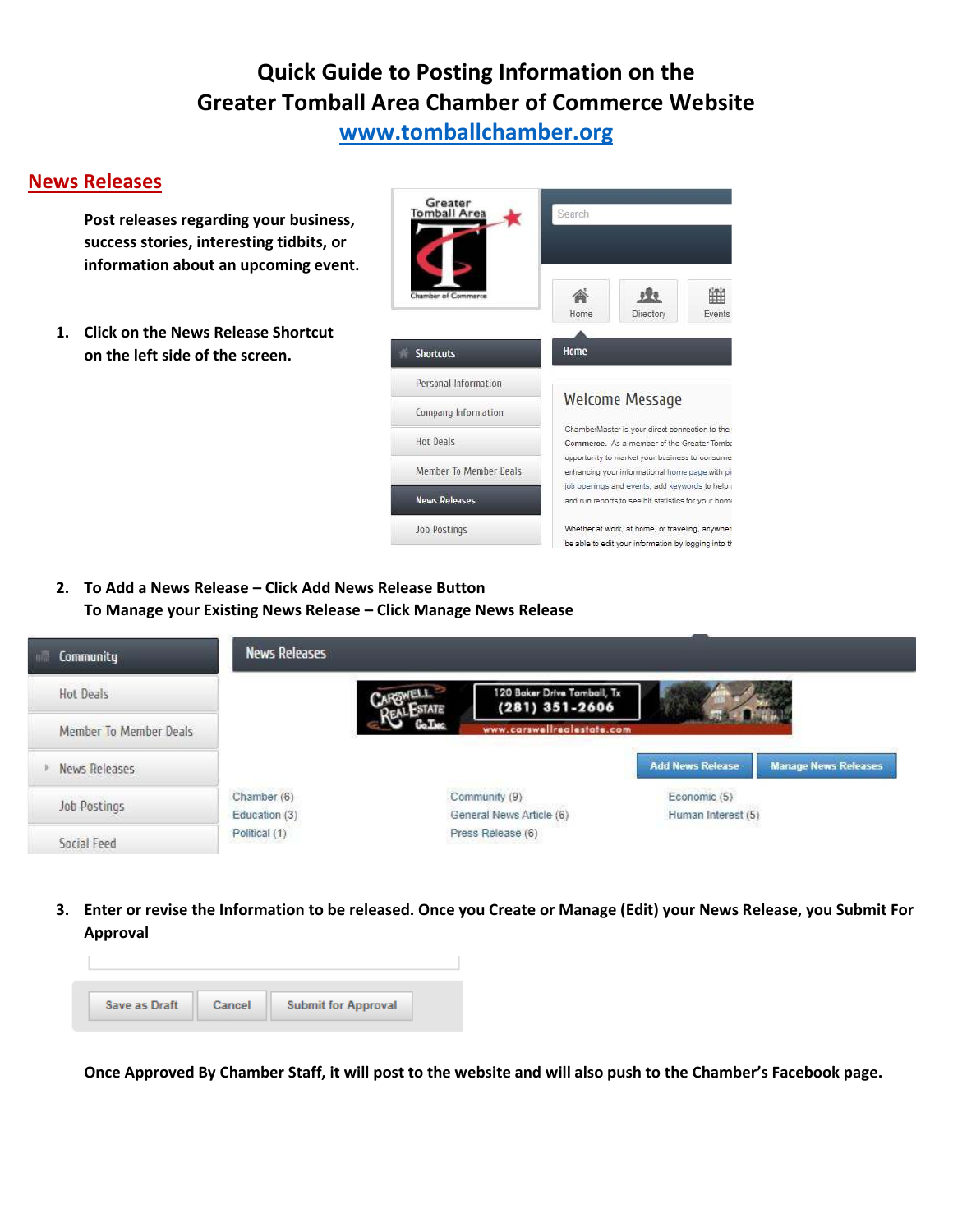**[www.tomballchamber.org](http://www.tomballchamber.org/)**

### **Job Postings**

**Post the jobs you're looking to fill!** 

**1. Click on Job Postings Shortcut on the left side of the screen.** 

**Shortcuts** 

Personal Information

Company Information

**Hot Deals** 

Member To Member Deals

**News Releases** 

**Job Postings** 

#### Home

## **Welcome Message**

ChamberMaster is your direct connection to the Gr Commerce. As a member of the Greater Tomball. opportunity to market your business to consumers enhancing your informational home page with pictu job openings and events, add keywords to help cor and run reports to see hit statistics for your home p

Whether at work, at home, or traveling, anywhere t be able to edit your information by logging into the questions regarding this site please contact your G

**2. To Add a Job – Click Add Job Posting Button To Manage your Existing Job Posting – Click Manage Job Postings** 

| <b>Community</b><br>e  | <b>Job Postings</b>                      |                           |                                                                |                        |                            |
|------------------------|------------------------------------------|---------------------------|----------------------------------------------------------------|------------------------|----------------------------|
| Hot Deals              |                                          | <b>FIRST</b>              | Let Us Make a First-Rate<br>Difference in Your Financial Life! |                        |                            |
| Member To Member Deals |                                          | COMMUNITY<br>CREDIT UNION | <b>VISIT US OFFICIAL DID</b>                                   | 7.86                   |                            |
| News Releases          |                                          |                           |                                                                |                        |                            |
| Job Postings           |                                          |                           |                                                                | <b>Add Job Posting</b> | <b>Manage Job Postings</b> |
| Social Feed            | Narrow search by: ><br>Results Found: 11 |                           |                                                                |                        | <b>Q</b> New Search        |

**3. Once you Create or Manage (Edit) your Job Posting, you Submit For Approval** 

| Save as Draft | <b>Submit for Approval</b> |
|---------------|----------------------------|

**Once Approved By Chamber Staff, it will post to the website and will also push to the Chamber's Facebook page.** 

**The job will stay posted until the end date indicated by you on the posting. If the job is filled prior to the indicated end date, you are able to revise or delete the job posting.**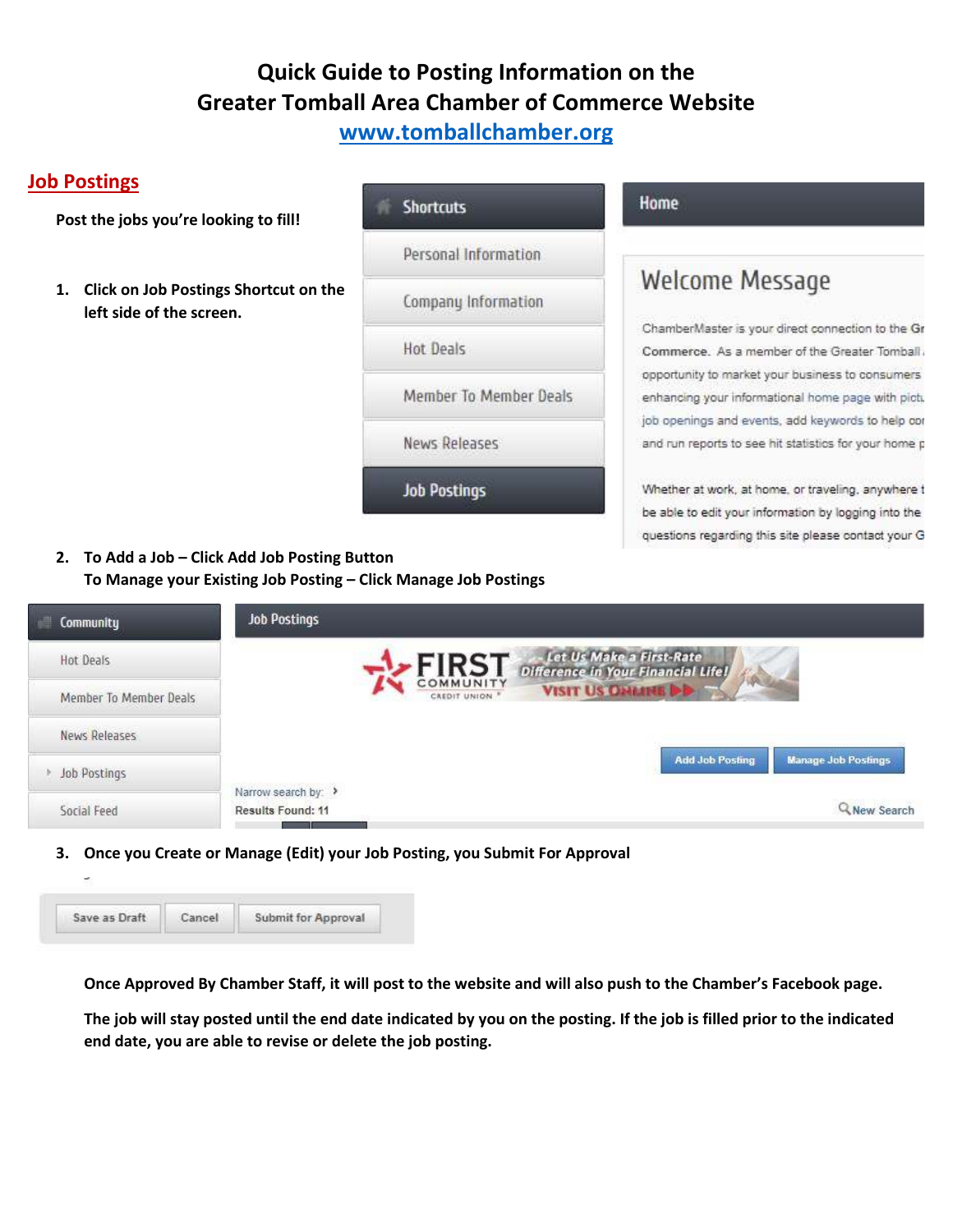**[www.tomballchamber.org](http://www.tomballchamber.org/)**

#### **Events**

**Share your events! The event will stay on our events calendar. Be sure to place a link in your event to where any interested parties can find out more information or how to contact you.** 

**1. From the Home Page, Click on Events** 



**2. To Add an Event – Click Add Event Button To Manage your Existing Event – Click Manage Events Button** 

| Events             |                                        |              |                  |                               |
|--------------------|----------------------------------------|--------------|------------------|-------------------------------|
|                    |                                        |              |                  |                               |
|                    | Fire Access &<br>Security Technologies | 832 358 FAST |                  |                               |
|                    |                                        |              |                  |                               |
|                    |                                        |              | <b>Add Event</b> | <b>Manage Events</b>          |
| Results Found: 198 |                                        |              |                  | Q New Search El Calendar View |
|                    |                                        |              | faastex.com      |                               |

**3. Once you Create or Manage (Edit) your Event, you Submit For Approval** 



**Once Approved by Chamber Staff, the Event will be posted on the website calendar of events.**